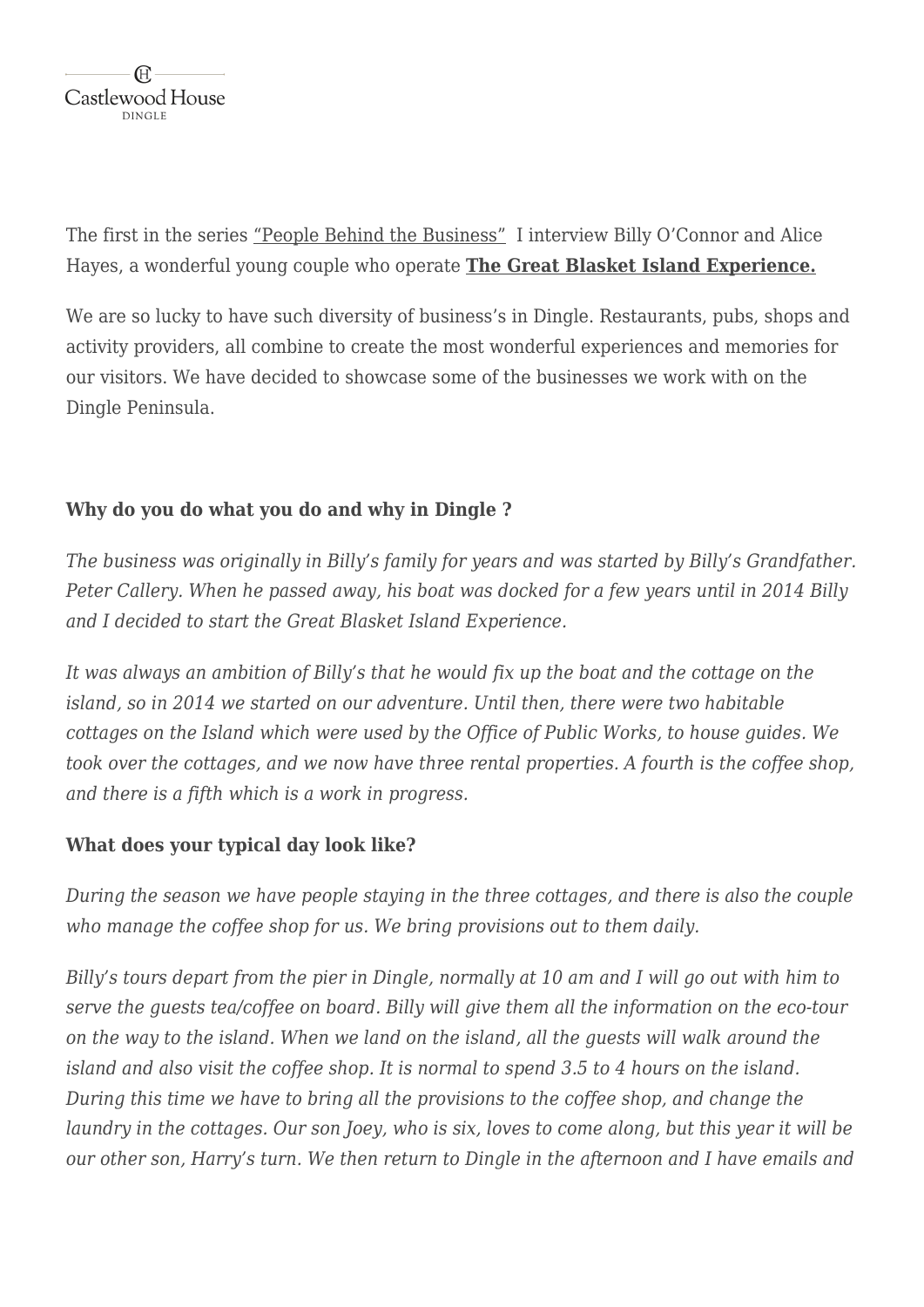

*reservations to deal with along with managing the accounts.*

# **What do you love about your job and what motivates you?**

*Knowing that we are continuing a tradition, both as a family, and for the past generations of people who lived on the stunning Blasket Island. We can can see the merit in every little task we do.*

*The cottages were built in the 1920's by the Congested District Board to provide better living standards for the islanders, but the island was abandoned in 1953. In the 1970's Billy's Granddad refurbished the cottages. Because of exposure, you always have work to do, and are always fighting the elements. Whether its replacing a woodworm eaten floor, or repairing a wall, we are laying the blocks of our future, and for our boy's futures.*

## **What is your favourite place on the peninsula, and what makes it so special?**

*The Great Blasket Island is definitely our favorite place, because there is nowhere like it in the world. We are so honoured to work and live here, and are very passionate about keeping the authenticity of the Island. We love that we can share it with other people, so that they can grow to love it too!*



**[T](https://www.castlewooddingle.com/wp-content/uploads/2020/05/Alice-Billy-Joey-and-Harry-The-Great-Blasket-Island-Experience.jpeg)ell me one thing that what inspires you every**

**day.**

*Knowing that our two boys Joey (5) & Harry (4) will have this wonderful place to grow up in, and to have in their futures, and for us as parents, the knowledge that the time that we*